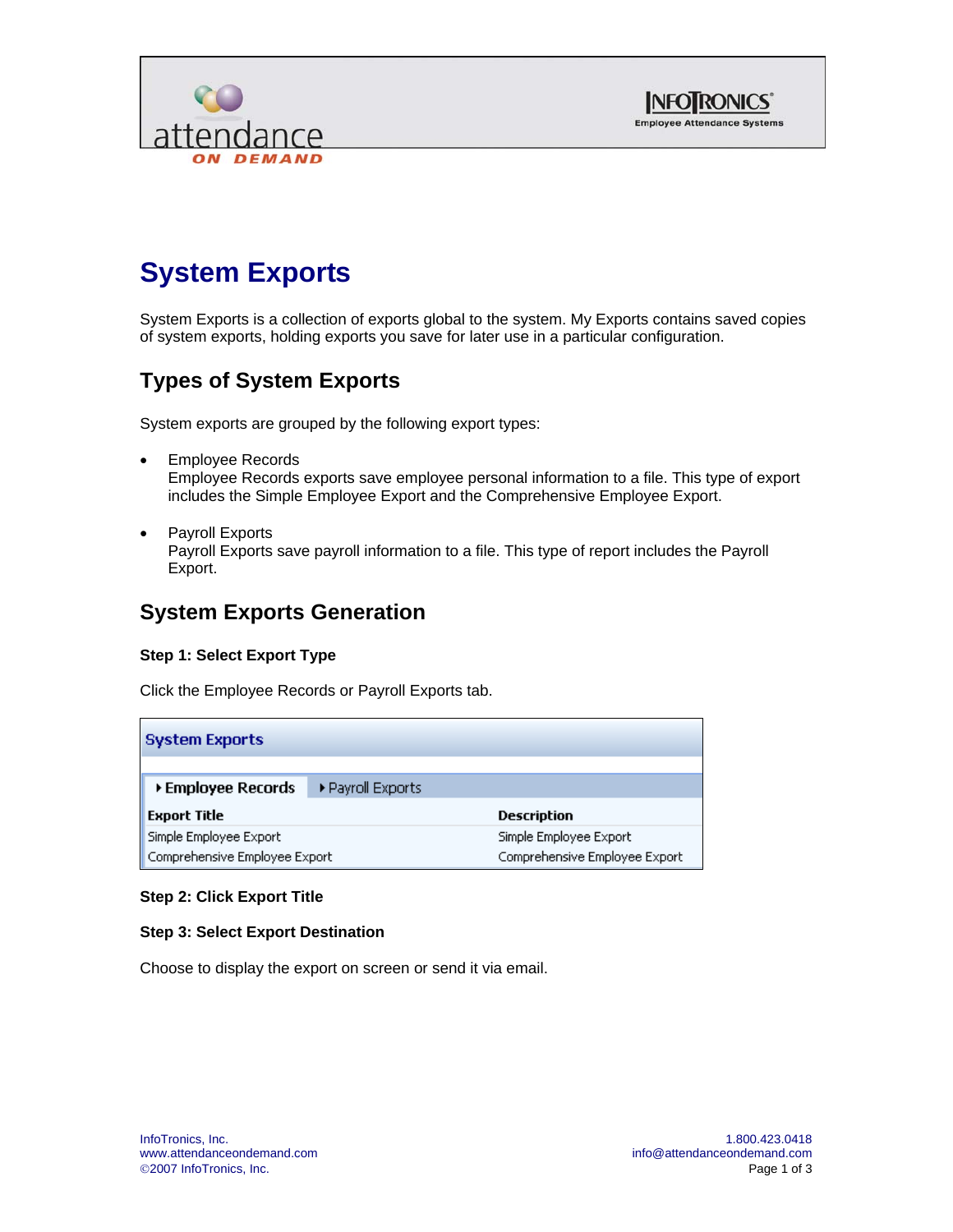





#### **Step 4: Click Run Report**

If you selected to Build Export Now, click the Download button. Once the file is downloaded, the Save As window is displayed.

| Export Built. Click To Download. | Download                          |               |                 |              |                      |            |
|----------------------------------|-----------------------------------|---------------|-----------------|--------------|----------------------|------------|
|                                  | <b>File Download</b>              |               |                 | B            |                      |            |
|                                  | <b>Save As</b>                    |               |                 |              |                      | $\sqrt{2}$ |
|                                  | Save in:                          | MyExport      |                 | $\checkmark$ | $O$ $B$ $P$ $\Pi$    |            |
|                                  | My Recent<br>Documents<br>Desktop |               |                 |              |                      |            |
|                                  | My Documents<br>My Computer       |               |                 |              |                      |            |
|                                  |                                   | File name:    | CSV37a2c8e1.csv |              | $\ddot{\phantom{1}}$ | Save       |
|                                  | My Network                        | Save as type: | Document        |              | $\checkmark$         | Cancel     |

Append the file name with either .csv or .xls. In this example, add .csv, making the file name CSV37a2c8e1.csv.